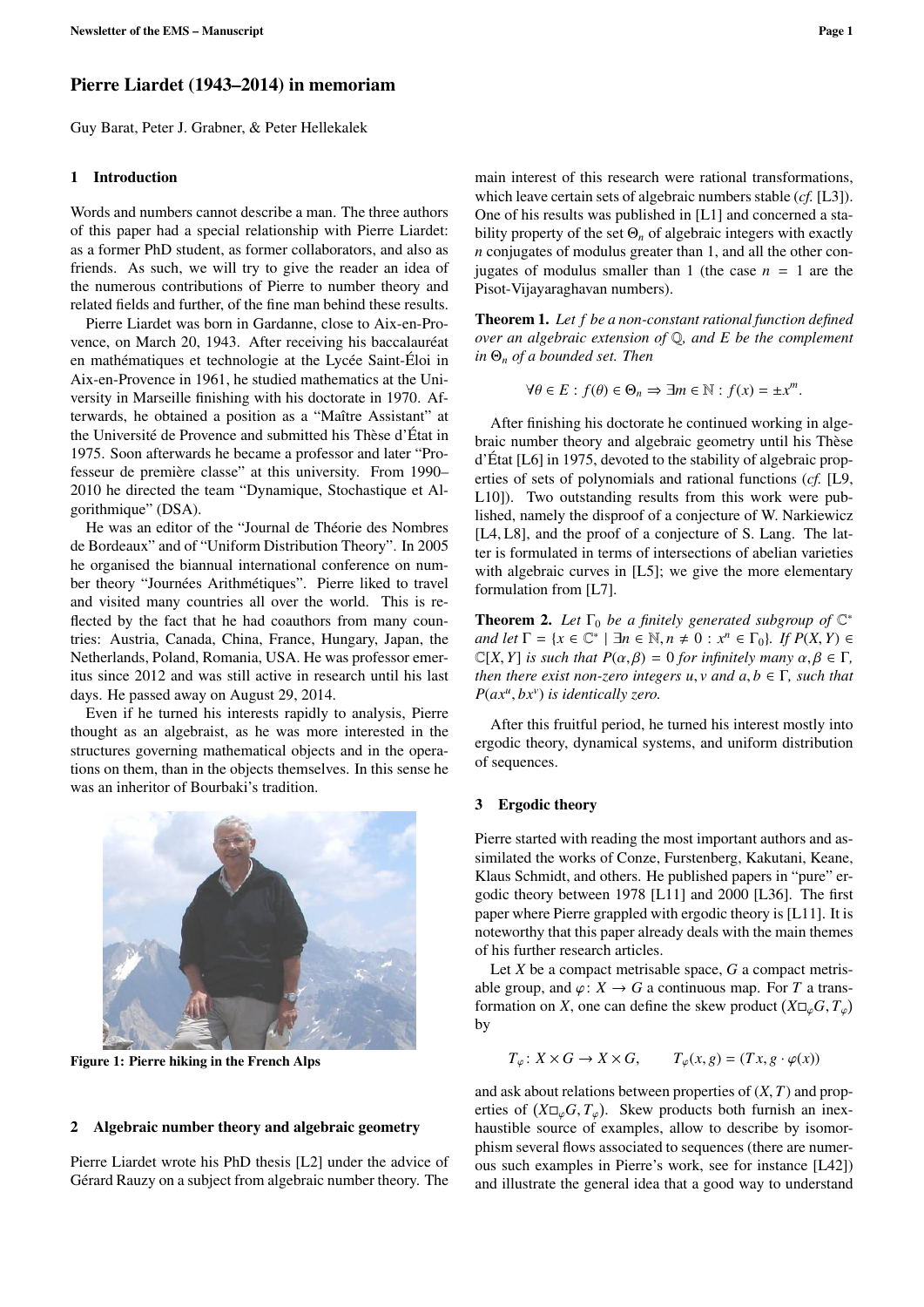mathematical objects is to describe how to act on them. For those reasons, Pierre had a continuous and deep interest in this type of product systems. In this first paper, beginning with considerations from uniform distribution theory, Pierre gave characterizations of ergodicity and weak mixing of large families of skew products, extending results of Furstenberg and Conze; he could also mold a theorem of Veech in a more precise form.

The use of the ergodicity of certain types of skew products was one of Pierre's central techniques to prove results for certain sequences like *irregularities of distribution* (see Section 4). Usually, these sequences were shown to be the orbits of points in some other space under an *odometer* (adding machine transformation, see Section 5), which translates to the study of a group rotation. Further investigations on skew products can be found in [L13] and [L36]. K. Schmidt (probably) introduced him to  $\mathbb{Z}^d$ -actions, on which he published [L28] and [L30]. His deep interest on spectral approaches originates from here.

The paper [L31] deals with the speed of convergence in Birkhoff's ergodic theorem. Let *T* be a homeomorphism of the compact metric space *X* and  $C_0(X)$  be the space of all real-valued continuous functions *f* having zero integral with respect to a fixed  $T$ -invariant aperiodic measure  $\lambda$ . Then there exists a  $G_{\delta}$  set in  $C_0(X)$  such that distributions of the random variables  $\frac{1}{c_n} \sum_{0 \le j < n} f \circ T^j$  are dense in the set of all probability variables  $\frac{1}{c_n} \sum_{0 \le j < n} \int_0^b I^s$  are dense in the set of an probability<br>measures on the real line, where  $c_n \uparrow \infty$  and and  $c_n/n \to 0$ .<br>The second part of the paper is devoted to irrational rotations The second part of the paper is devoted to irrational rotations  $R_{\alpha}$  on the torus  $\mathbb{T} = \mathbb{R}/\mathbb{Z}$ . Functions defined on  $\mathbb{T}$  are often called *cocycles* in this context. Moreover, a cocycle *F* is a *coboundary* if there exists *G* such that  $F = G - G \circ R_{\alpha}$ . (Hence, coboundaries *F* make the sums  $\sum F \circ T^n$  telescopic). The last theorem in [L31] shows that if  $\alpha$  has bounded partial quotients, then there exists a dense  $G_{\delta}$  subset of the set of absolutely continuous cocycles with zero integral, which are not coboundaries. Similar results are shown when the sequence of partial quotients is not bounded, and convergence rates of  $(S_n)_n$  are given for several subspaces of cocycles in the latter case.

Studies in the same flavour have been done for Anzai's skew product extensions of the two-dimensional torus, that Pierre investigated in [L21] and [L25]. The monograph [L21] contains an elaborate study of cocycles which are either absolutely continuous or step functions, and a general discussion on group extensions, which yield families of interesting examples. Pierre supervised four PhD theses on subjects related to his interests in ergodic theory: J. Mouline (1990), Y. Lacroix (1992), E. Olivier (1997), and C. Guille-Biel (1997).

#### 4 Uniform distribution

Pierre's contributions were mainly focused upon two topics, sequences generated by certain digit expansions of real numbers, and by the application of notions of ergodic theory. Two keywords in this context are *digital sequences* and *irregularities of distribution*.

The dynamical systems approach that Pierre had chosen to study statistical properties of a sequence  $\omega = (x_n)_n$  in a



Figure 2: Pierre with Oto Strauch at a conference in Smolence in 2012

compact metrisable space *X*, with  $X = [0, 1)^s$ ,  $s \ge 1$ , the *s*-<br>dimensional torus as the most important case, proceeds in two dimensional torus as the most important case, proceeds in two steps: first, one has to find the dynamical system behind the given sequence  $\omega$ , and, in the second step, one has to employ properties of this system to derive distribution properties of the sequence.

To illustrate this approach, let  $\omega = (\mathbf{x}_n)_{n \geq 0}$  be a sequence on the torus  $[0, 1)^s$ . For a (Lebesgue-) measurable subset *A* of  $[0, 1)^s$  let  $\lambda$  (*A*) denote its Lebesgue measure. The quantity  $[0, 1)$ <sup>*s*</sup>, let  $\lambda_s(A)$  denote its Lebesgue measure. The quantity

$$
R_N(A,\omega) = \sharp \{n, 0 \le n < N : \mathbf{x}_n \in A\} - N\lambda_s(A)
$$

is called *the local discrepancy* of the first *N* points of  $\omega$  for the set *A* or, for short, *the remainder* of *A*.

For a given sequence  $\omega$ , is there any hope that the remainders  $R_N(A, \omega)$  stay bounded in *N*? In an impressive series of papers, Wolfgang Schmidt investigated this question of *bounded remainder sets* by techniques from metric number theory. Here, two questions are central:

- (i) for sets *A* with bounded remainder, determine the set of possible volumes λ*<sup>s</sup>*(*A*) (the so-called *admissible volumes*), and
- (ii) identify all bounded remainder sets, at least in the case when they are *s*-dimensional intervals.

Question (i) may be related to topological dynamics and ergodic theory (*cf.* [3, 8]). From this approach one obtains the result that the set of admissible volumes stems from eigenvalues of an isometric operator. The main contributions of Pierre in this context concern general versions of the *coboundary theorems* that are involved here. This allowed Pierre to give at least partial answers to the bounded remainder sets problem in case of certain sequences (see [L16]). This area is still active, which is shown by the recent breakthrough in [4].

Question (ii) is much more difficult to attack and results are known only in very special cases for  $\omega$  and for A. For example, this is the case for Kronecker sequences  $(n\alpha \mod 1)_{n>0}$ in  $[0, 1)^s$  (see  $[5]$  for  $s = 1$  and  $[L16]$  for  $s > 1$ ). An impor-<br>tant result of Pierre deals with polynomial sequences  $(n(n))$ tant result of Pierre deals with polynomial sequences (*p*(*n*) mod  $1)_{n\geq0}$  (*cf.* [L16]). In the same paper, as an example to his general approach, he has shown the following. Let  $\alpha$  be irrational and let  $s_g(n)$  be the sum of digits of *n* to the base  $g \ge 2$ . Then the only intervals *I* of the 1-torus [0, 1) which are bounded remainder sets for the sequence  $(\alpha s_g(n))_{n\geq 0}$  in [0, 1) are the trivial ones, that is to say,  $|I| = 0$  or 1.

In the early years of Pierre's examination of uniform distribution and discrepancy theory, he gave an ingenious and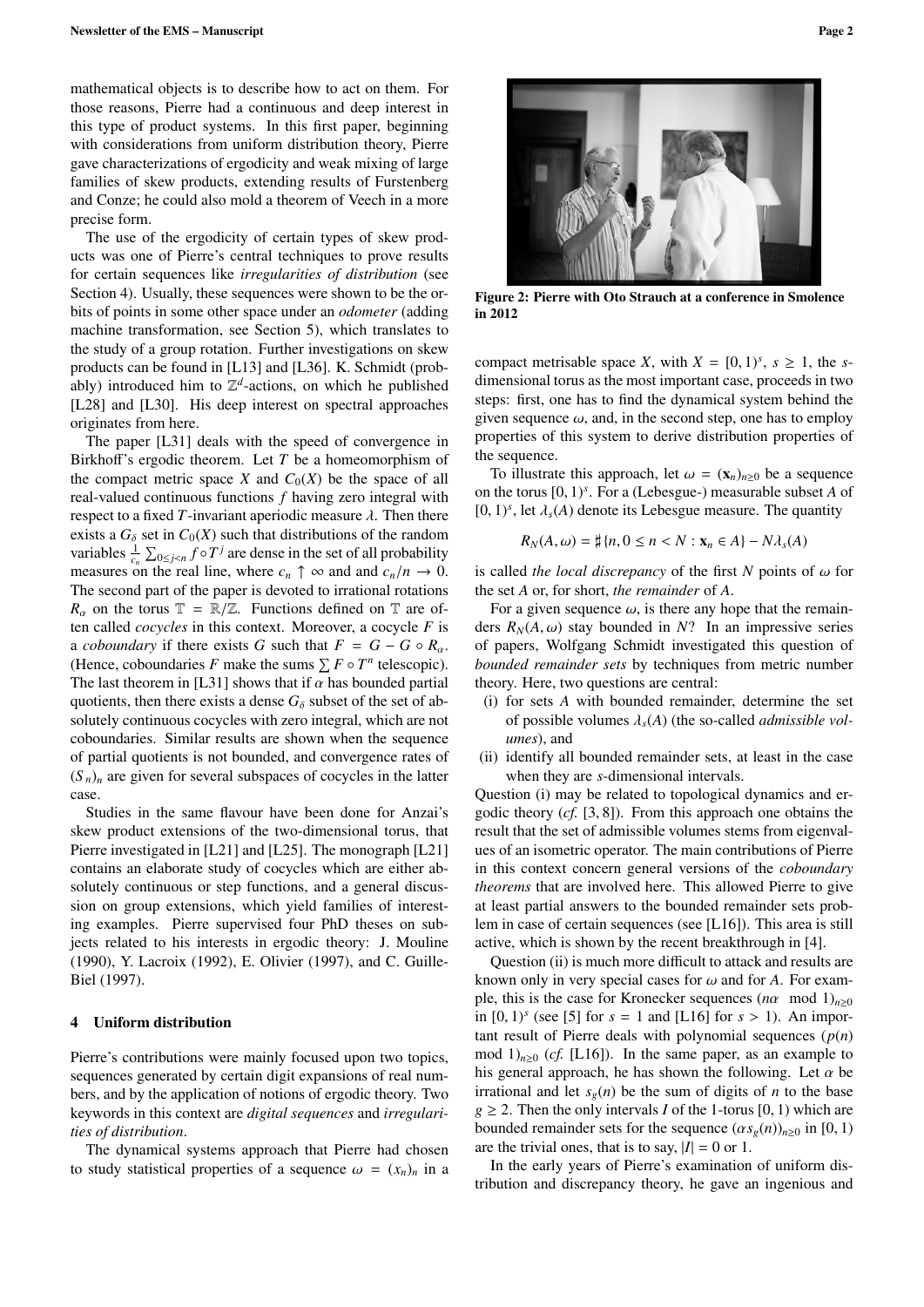transparent new proof of W. Schmidt's lower bound for the discrepancy (i.e., the supremum  $D_N(\omega)$  of the local discrepancies for all intervals  $A \subset [0, 1)$  ) of a sequence  $\omega = (x_n)_{n \ge 0}$ in [0, 1),

$$
D_N(\omega) = \sup_A \left| \frac{R_N(A, \omega)}{N} \right| \ge C \frac{\log N}{N}, \text{ for infinitely many } N,
$$

refining Schmidt's constant  $C = \frac{1}{66 \log 4}$  to  $\frac{3}{40 \log 5}$ . Unfortunately, this result was only published in an institute report [L12]; the proof can be found in [2, pp. 41–44]. Pierre mentioned at several occasions that it was his dream to find the best possible constant *C*, and that its value should be an eigenvalue of an operator related to the problem.

A second series of Pierre's contributions to the theory of uniform distribution of sequences concerned the interplay between sequences related to numeration systems and the qualitative behavior of such sequences. Historically, these investigations started in close cooperation with Coquet [L15] on notions of (statistical) independence of sequences and then proceeded to measure-theoretic aspects of numeration systems in cooperation with Grabner and Tichy [L34], and with Baláž and Strauch [L54].

#### 5 Systems of numeration and digital expansions

A significant part of Pierre's achievement concerns numeration, sequences related to diverse representations of real, complex or natural numbers, and the underlying dynamical systems. Those themes traversed Pierre's mathematical life for 25 years, and he was able to fruitfully exploit their interplay. One can emphasise three seminal papers in this area.

The first one - [L18] - was very important for him, scientifically as well as humanly. During the seventies and eighties, there was an intense interest on statistic properties of sequences, originated in early works of Wiener. Let *W* be the set of complex sequences  $u = (u_n)_n$  such that the correlations

$$
\gamma_u(m) = \lim_{N \to \infty} \frac{1}{N} \sum_{n < N} u_{m+n} \overline{u_n}
$$

exist for all  $m \in \mathbb{N}$ . Extended to negative integers by  $\gamma_u(-m)$  =  $\overline{\gamma_u(m)}$ , the correlations  $(\gamma_u(m))_m$  form a positive definite sequence, hence are the Fourier coefficients of some Borel measure on the one-dimensional torus T by the Bochner-Herglotz theorem. This measure is called the *spectral measure* of *u*. Investigations on this measure yielded to several concepts and results on pseudo-random sequences. Bésineau, Coquet, Kamae, Mendès-France, M. Queffélec, Rauzy, Rhin and others made several contributions to the subject. Pierre was both interested and engaged in that framework and published [L14], where the authors used their abilities in ergodic theory to show several results on spectral disjointness. Pierre published a continuation [L15] of this work, which contains among other things in a more general setting the following result:

**Theorem 3.** Let  $\theta$  be a q-normal real number  $((q^n \theta \pmod{1}))_n$ <br>being uniformly distributed) and *P a real polynomial. Then being uniformly distributed) and P a real polynomial. Then the two sequences*  $(q^n \theta \pmod{1})_n$  *and*  $(P(n) \pmod{1})_n$  *are*<br>*spectrally disjoint spectrally disjoint.*

Meanwhile, Coquet passed away and it affected Pierre a lot. Coquet's wife communicated Pierre the private drafts of her husband and Pierre wrote a synthesis of them in [L18]. That included the redaction of some proofs, that had only been sketched by Coquet. In this paper, one encounters for the first time in Pierre's work the notion of *systems of numeration*, that is an increasing sequence of integers  $(G_n)$ <sup>n</sup> with  $G_0 = 1$ . Any integer  $m \in \mathbb{N}$  can be expressed uniquely as

$$
m = \sum_{k\geq 0} \varepsilon_k(m) G_k
$$
, provided that  $\forall n$ :  $\sum_{k < n} \varepsilon_k(m) G_k < G_n$ .

Pierre developed the theory of systems of numeration in [L29], which is his most cited paper and the second one we emphasise. Here, the closure of the set of representations is considered, namely the set

$$
\mathcal{K}_G=\left\{(\varepsilon_k)_{k\geq 0};\ \forall n:\ \varepsilon_0(m)G_0+\cdots\varepsilon_{n-1}(m)G_{n-1}
$$

An extension of the addition  $\tau$ :  $m \mapsto m + 1$  is constructed on  $\mathcal{K}_G$ , which yields a dynamical system  $(\mathcal{K}_G, \tau)$ , called the *odometer*. Surjectivity, continuity and minimality are discussed. Special and important examples are Ostrowski systems, based on continued fraction expansions, where  $G_n = q_n$ , for  $\alpha = [0; a_0, a_1, \ldots] \in [1/2, 1)$ , and  $\frac{p_n}{q_n} = [0; a_0, a_1, \ldots, a_n]$ , and sequences  $(G)$ , satisfying linear recursions of particular and sequences  $(G_n)_n$  satisfying linear recursions of particular types. The study of odometers was pursued in several papers, especially [L35] and [L40]. Pierre together with several coauthors also published an overview on numeration in [L45], where they introduced a notion of *fibred numeration system* after Schweiger [7].

Arithmetical functions related to systems of numeration have been extensively studied by the Austrian school and Pierre collaborated in several papers on the subject. We cite [L33], [L39] which he liked very much, and [L42, L47, L49, L50]. Some of those papers were devoted both to arithmetical functions and odometers. Pierre liked to construct dynamical systems and to investigate them, deciphering their structures, comparing them through conjugacy and other accurate notions of isomorphism.

The third paper we want to emphasise is [L20]. Let us consider a trigonometric polynomial

$$
P(e^{i\theta}) = \sum_{n=1}^{N} \epsilon_n e^{in\theta} \tag{1}
$$

with  $\epsilon_n \in \{-1, 1\}$ . Parseval Theorem shows that  $||P||_{\infty} \ge$ <br>and it follows from results of Salem and Zygmund the √ *N* and it follows from results of Salem and Zygmund that the expected order of magnitude for  $||P||_{\infty}$  is  $(N \log N)^{1/2}$  for almost all such sequences  $\epsilon_n \in \{-1, 1\}$ . In 1951, Shapiro, in his thesis, gave an inductive construction of a sequence  $(\epsilon_n)_n$ such that  $|P(e^{i\theta})| \ll N^{1/2}$ . Rudin rediscovered the sequence in 1959 and it has been since called *Rudin-Shapiro sequence*. It turns out that  $\epsilon_n$  has a simple digital interpretation: it counts the parity of the number of appearances of the string "11" in the binary expansion of *n*.

In [L20], Allouche and Liardet extended this result in a way which was typical of Pierre's thinking. First counting occurrences of subwords of the type  $a_0a_1 \cdots a_d$  with  $a_0a_d \neq$ 00 (*generalised Rudin-Shapiro sequences*), they focus on the properties of such sequences and introduce a general abstract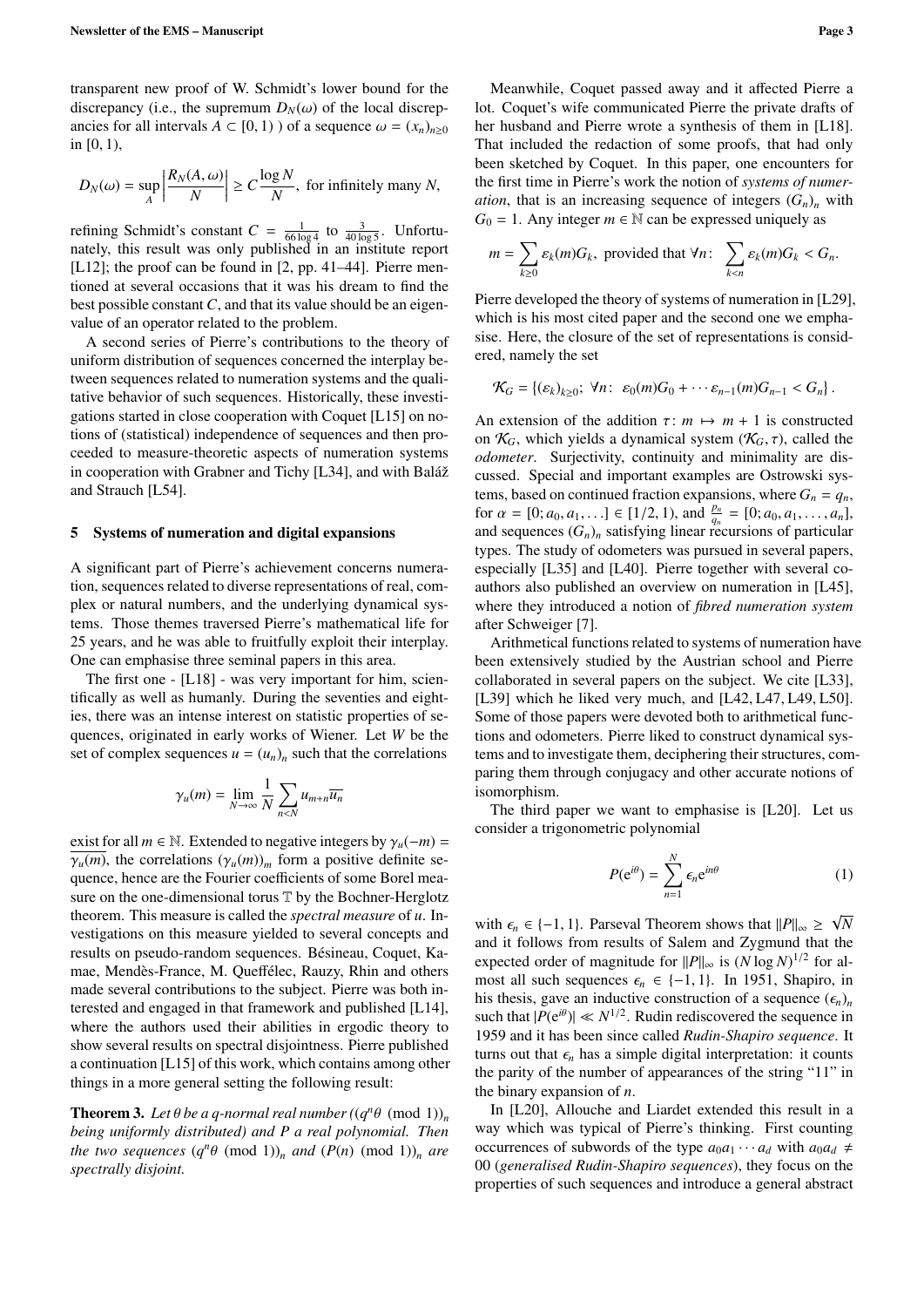machinery including those particular cases. A notion of *chained map* on an alphabet  $A$  taking its values in a compact metrisable group *G* is introduced and investigated, especially through an appropriate matrix formalism. Those maps *f* satisfy the relation

$$
f(\alpha\beta\gamma) = f(\alpha\beta)f(\beta)^{-1}f(\beta\gamma)
$$

for non-empty words  $\alpha$ ,  $\beta$  and  $\gamma$  and are proven to be *q*automatic if  $\mathcal{A} = \{0, 1, \ldots, q - 1\}$  and if *G* is finite. Norm bounds for functions of the form (1) are obtained, where the exponential function is replaced by an irreducible representation of the group *G*. In a further section, the generalised Rudin-Shapiro sequences are studied for themselves from a dynamic point of view and the authors prove the following:

**Theorem 4.** Let  $u: \mathbb{N} \to \mathbb{U}$  be a generalised multiplicative *Rudin-Shapiro sequence. Then u has a correlation function and its spectral measure is the Lebesgue measure.*

The paper ends with the following announcement: "*In a forthcoming paper we shall study the flows associated to chained sequences, proving that they are (except for degenerate cases) strictly ergodic and can be obtained as group extensions of a a-adic rotation; we shall also give the spectral study of these flows.*". Eighteen years later, this program was completed in [L52].

Other number representations, such as continued fractions and Engel series, also caught Pierre's attention. Methods from ergodic theory, especially skew products, are used in [L17] to prove uniform distribution of the numerators  $p_n$  and denominators *q<sup>n</sup>* of the convergents in residue classes modulo *m*. In [L22] the set  $E(\alpha)$  consisting of all real numbers  $\beta$  such that  $(\beta q_n(\alpha))_n$  tends to 0 modulo 1 is studied depending on diophantine properties of  $\alpha$ .

In [L32] (infinite) automata are constructed, which compute the partial quotients of  $f(x)$  from the partial quotients of *x* for certain rational functions *f* . For instance, the paror x for certain rational functions *f*. For instance, the partial quotients of  $\sqrt[3]{2}$  can be computed by such an automaton. This work was continued in [L37], where (infinite) automata are given, which compute the Engel series expansion from the continued fraction and *vice versa*.

Pierre's work in that context was the basis for seven doctoral theses: D. Barbolosi (1988), C. Faivre (1990), P. Stambul (1994), G. Barat (1995), N. Loraud (1996), M. Doudékova-Puysdebois (1999), and I. Abou (2008). Several of the above mentioned results were generalised and extended in their work.

### 6 Applications

It was very typical for Pierre and his point of view of mathematics, and science in general, that he was trying to make his knowledge, especially of ergodic theory, accessible to people working in other areas of mathematics, but also to more applied scientists, especially computer scientists.

At the Conference on Uniform Distribution Theory in Marseille in January 2008, Pierre brought up the idea to make methods from ergodic theory accessible for, and more popular amongst people working on low-discrepancy sequences. This led to many informal discussions, to an educational workshop "Dynamical Aspects of Low-Discrepancy-Sequences" held in Linz in September 2009, and finally, the survey article [L57].

Over the years, he had intensive cooperations on cryptographic and algorithmic applications, where he contributed his mastery of dynamical systems. He always intended to make the descriptions of these notions and techniques understandable for his readers, but he was also interested in the applications themselves. It is noteworthy that his son Pierre-Yvan is working in computer science, and Pierre was regularly discussing scientific issues with him, even if they did not formally collaborate. Pierre-Yvan likes to narrate how his father helped him for a crucial counting that he needed for [6]. Father and son regularly climbed the Sainte-Victoire - Cézanne's mountain - and it was the occasion of many mathematical discussions. Pierre-Yvan introduced his father to his cryptographic questions and Pierre used his theoretic knowledge to tackle the problem.

Obvious applications of dynamical systems are random number generators, which are used in different branches of computer science. Evolutionary algorithms are special stochastic search algorithms, which allowed Pierre to introduce his view of dynamical systems to optimise the implementation. The results of these efforts are the papers [L41, L44, L51]. The two papers [L55, L56] propose algorithms for the generation of random selections of *k* elements out of *n*. These contributions give a considerable improvement in the rate of convergence towards uniformity. Similarly, a randomisation in the construction of the implementation of finite fields by tower fields is proposed in [L61], in order to make the AES cryptosystem less vulnerable to side-channel attacks.

A further branch of Pierre's research with application to computer science is the prediction of binary sequences with automata. This started with Annie Broglio's PhD thesis in 1991, which led to the paper [L23], and continued with [L38].

Pierre supervised three PhD theses on subjects related to applications in computer science, cryptography and automata: A. Broglio (1991), B. Peirani (1994), and S. Rochet (1998).

## 7 Concluding remarks

Pierre Liardet left a lasting influence in all research areas he was working in. His results on the intersection of algebraic curves with abelian varieties solving a conjecture of Lang were amongst the first results in this direction, see [1].

After he left the area of algebraic geometry and started to work in ergodic theory, he was influenced by the work of Coquet and Mendès France. He contributed several important works on the dynamics of the orbit closure of sequences defined by digital functions. This had been of interest from work of Wiener and Mahler from 1927 and still provides interesting examples of dynamical systems. Besides his studies on the interplay of number theory and ergodic theory he contributed to the development of ergodic theory itself by deep investigations about skew products. The propagation of the study of odometers and other digital representations as dynamical systems was his personal concern. By the dissemination of this idea he influenced – directly and indirectly –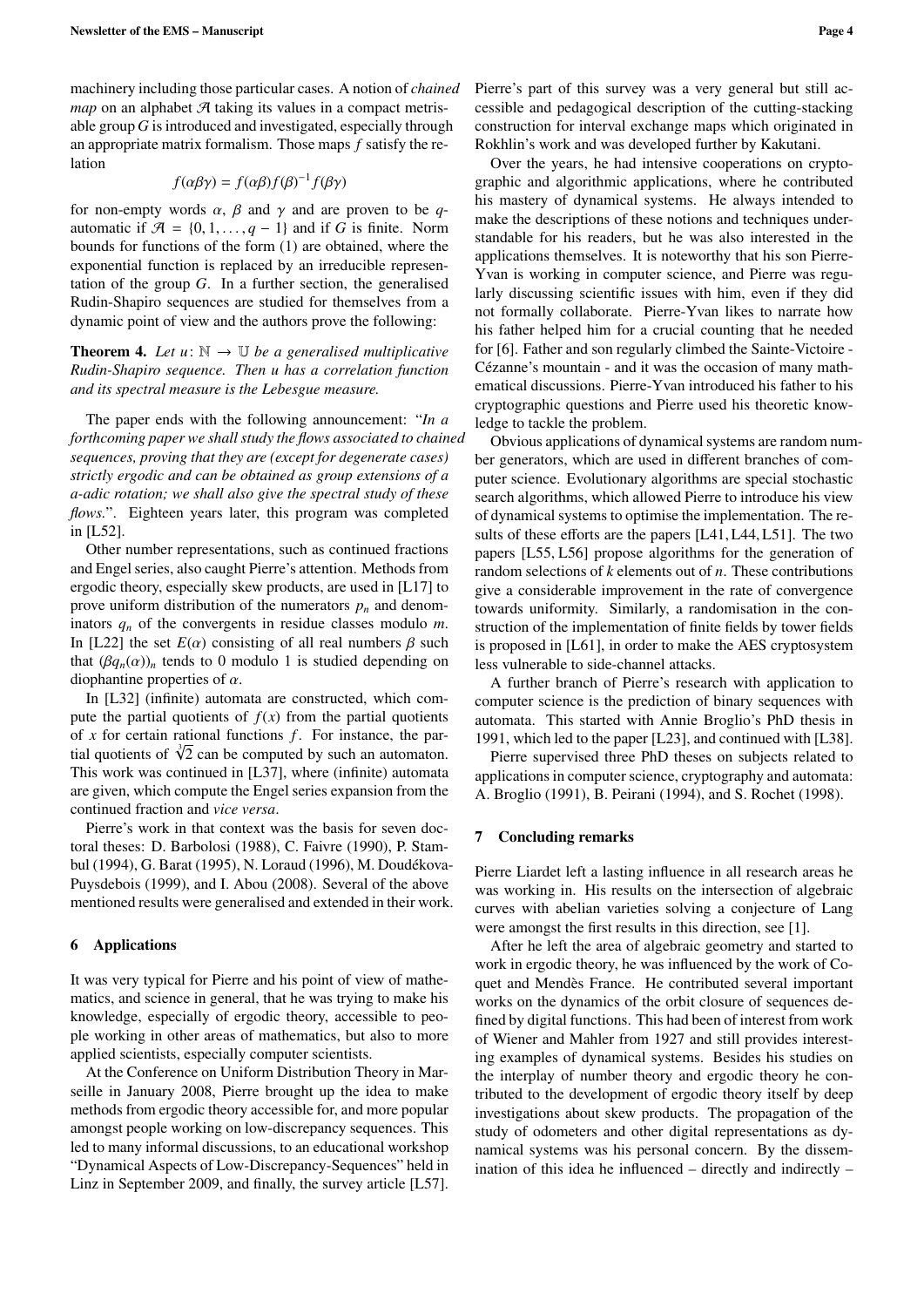many young mathematicians, especially in France and Austria. The influence of his driving idea of finding dynamical systems behind many mathematical questions even led him to his cooperations with computer scientists. Reading the papers discussed in Section 6 one can immediately pin down his contribution, namely making apparent the dynamical system behind the seemingly unrelated problem originating from computer science.

Pierre Liardet had great influence on the current development of the theory of uniform distribution of sequences modulo one. He was one of the innovators to apply concepts and results of ergodic theory to open problems concerning irregularities of distribution of sequences, which has allowed to advance after about two decades of a stand-still after the ground-breaking results of K. F. Roth and W. Schmidt to this field. Further, his insistence on what he called "the dynamic point of view" of sequences has changed the attitude with which various types of sequences are studied nowadays and has helped to develop a broader view of the phenomena that appear. Pierre was also one of the leading researchers to bring the theory of automata, ergodic theory, and the theory of uniform distribution together to study the fine structure of various types of sequences.

Pierre liked to meet colleagues and organised several meetings and conferences, among others the Journées Arithmétiques in Marseille in 2005, and several meetings at the CIRM on number theory, ergodic theory, uniform distribution and their interplay. He also created more specialised events, like the "Journées de numération", which has become a regular meeting of researchers working in various aspects of digital expansions, ranging from automata theory to topology and diophantine approximation. The last conference in this series took place in Nancy in June 2015. Indeed, during the last thirty years, Numeration has become a dynamical field and Pierre was one of the leading figures of the group.

We have given an overview of Pierre's scientific work, achievements, and also sketched his influence in several fields. Yet besides his constant interest in science, especially mathematics but also medicine and computer science, he was a loving husband to Josy, a father to Pierre-Yvan, Frédéric, who survived his father only by four months, and Christine, and a caring grandfather to his grandchildren. Pierre was a good friend and colleague to many of us. He could be missionary for his mathematical point of view, but he was always open for discussion and dialogue. His mathematical thoughts and his approach to doing mathematics have influenced many of us, especially the three authors. We will miss his constant input and encouragement.

#### Publications of Pierre Liardet

- [L1] M. Ventadoux and P. Liardet, *Transformations rationnelles laissant stables certains ensembles de nombres algébriques*. C. R. Acad. Sci. Paris Sér. A-B, 269, (1969), A181–A183.
- [L2] P. Liardet, *Transformations rationnelles et ensembles algébriques*. Thèse 3e cycle, Université de Provence, Faculté des Sciences (1970).
- [L3] P. Liardet, *Sur les transformations polynomiales et rationnelles*. In *Séminaire de Théorie des Nombres, 1971–1972 (Univ. Bordeaux I, Talence), Exp. No. 29*. Lab. Théorie des Nombres, Centre Nat. Recherche Sci., Talence (1972). p. 20.
- [L4] P. Liardet, *Sur une conjecture de W. Narkiewicz*. C. R. Acad. Sci. Paris Sér. A-B, 274, (1972), A1836–A1838.
- [L5] P. Liardet, *Sur une conjecture de Serge Lang*. C. R. Acad. Sci. Paris Sér. A, 279, (1974), 435–437.
- [L6] P. Liardet, *Premiére thèse: Sur la stabilité rationnelle ou algébrique d'ensembles de nombres algébriques; Deuxiéme thèse: Di*ff*éomorphismes du tore : théorie classique et théorie générique*. Thèse d'État: Sciences mathématiques, Université d'Aix-Marseille II, Faculté des Sciences. (1975).
- [L7] P. Liardet, *Sur une conjecture de Serge Lang*. In *Journées Arithmétiques de Bordeaux (Conference, Univ. Bordeaux, 1974)*. Soc. Math. France, Paris (1975). pp. 187–210. Astérisque, Nos. 24–25.
- [L8] K. K. Kubota and P. Liardet, *Réfutation d'une conjecture de W. Narkiewicz*. C. R. Acad. Sci. Paris Sér. A-B, 282(22), (1976), Ai, A1261–A1264.
- [L9] P. Liardet, *Résultats de stabilité algébrique*. In *Séminaire de Théorie des Nombres, 1975–1976 (Univ. Bordeaux I, Talence), Exp. No. 24*. Lab. Théorie des Nombres, Centre Nat. Recherche Sci., Talence (1976). p. 6.
- [L10] P. Liardet, *Stabilité algébrique et topologies hilbertiennes*. In *Séminaire Delange-Pisot-Poitou, 17e année (1975*/*76), Théorie des nombres: Fasc. 1, Exp. No. 8*. Secrétariat Math., Paris (1977). p. 9.
- [L11] P. Liardet, *Répartition et ergodicité*. In *Séminaire Delange-Pisot-Poitou, 19e année: 1977*/*78, Théorie des nombres, Fasc. 1*. Secrétariat Math., Paris (1978). pp. Exp. No. 10, 12.
- [L12] P. Liardet, *Discrépance sur le cercle* (1979). Primaths 1, Univ. Marseille.
- [L13] P. Liardet, *Propriétés génériques de processus croisés*. Compositio Math., 39(4), (1981), 303–325.
- [L14] J. Coquet and P. Liardet, *Répartitions uniformes des suites et indépendance statistique*. Compositio Math., 51(2), (1984), 215–236.
- [L15] J. Coquet and P. Liardet, *A metric study involving independent sequences*. J. Analyse Math., 49, (1987), 15–53.
- [L16] P. Liardet, *Regularities of distribution*. Compositio Math., 61(3), (1987), 267–293.
- [L17] H. Jager and P. Liardet, *Distributions arithmétiques des dénominateurs de convergents de fractions continues*. Nederl. Akad. Wetensch. Indag. Math., 50(2), (1988), 181–197.
- [L18] P. Liardet, *Propriétés harmoniques de la numération suivant Jean Coquet*. In *Colloque de Théorie Analytique des Nombres "Jean Coquet" (Marseille, 1985)*, vol. 88 of *Publ. Math. Orsay*. Univ. Paris XI, Orsay (1988). pp. 1–35.
- [L19] P. Liardet, *Some metric properties of subsequences*. Acta Arith., 55(2), (1990), 119–135. ISSN 0065-1036.
- [L20] J.-P. Allouche and P. Liardet, *Generalized Rudin-Shapiro sequences*. Acta Arith., 60(1), (1991), 1–27.
- [L21] P. Gabriel, M. Lemańczyk, and P. Liardet, *Ensemble d'invariants pour les produits croisés de Anzai*. Mém. Soc. Math. France (N.S.), 47, (1991), 1–102.
- [L22] C. Kraaikamp and P. Liardet, *Good approximations and continued fractions*. Proc. Amer. Math. Soc., 112(2), (1991), 303–309.
- [L23] A. Broglio and P. Liardet, *Predictions with automata*. In *Symbolic dynamics and its applications (New Haven, CT, 1991)*, vol. 135 of *Contemp. Math.* Amer. Math. Soc., Providence, RI (1992). pp. 111– 124.
- [L24] G. R. Goodson, J. Kwiatkowski, M. Lemanczyk, and P. Liardet, ´ *On the multiplicity function of ergodic group extensions of rotations*. Studia Math., 102(2), (1992), 157–174.
- [L25] M. Lemanczyk, P. Liardet, and J.-P. Thouvenot, *Coalescence of circle extensions of measure-preserving transformations*. Ergodic Theory Dynam. Systems, 12(4), (1992), 769–789.
- [L26] S. Harari and P. Liardet, *Rational interval maps and cryptography*. In *Eurocode '92 (Udine, 1992)*, vol. 339 of *CISM Courses and Lectures*. Springer, Vienna (1993). pp. 185–200.
- [L27] P. Liardet, *Automata and generalized Rudin-Shapiro sequences*. Arbeitsberichte des Instituts für Mathematik der Universität Salzburg (1993).